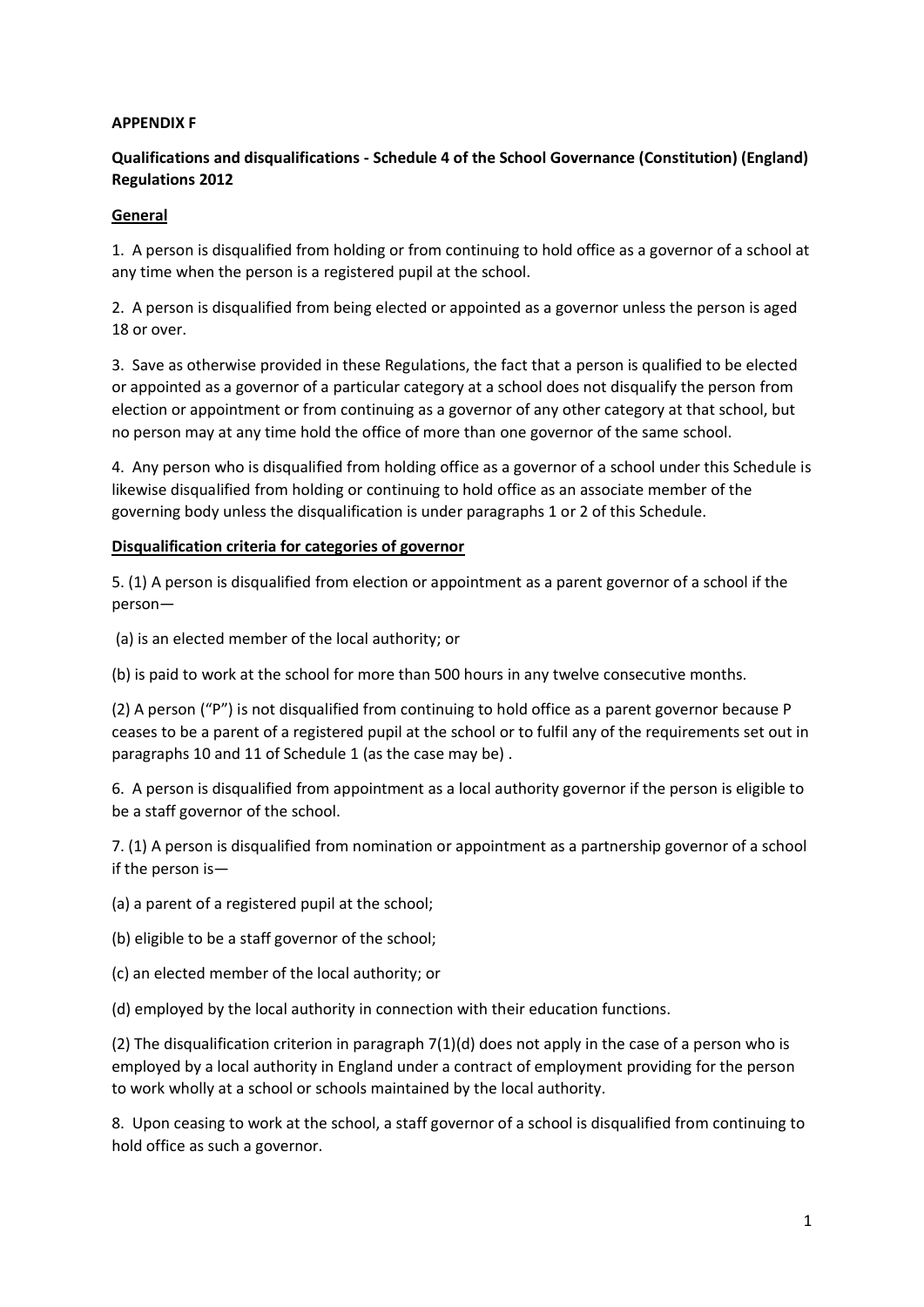### **Failure to attend meetings**

9. (1) This paragraph applies to every governor, other than governors who are governors by virtue of the office that they hold.

(2) A governor who, without the consent of the governing body, has failed to attend their meetings for a continuous period of six months beginning with the date of the first such meeting the governor fails to attend is, on the expiry of that period, disqualified from continuing to hold office as a governor of that school.

(3) A foundation governor, authority governor, co-opted governor or partnership governor who has been disqualified as a governor of a school under sub-paragraph (2) is not qualified for election, nomination or appointment as a governor of any category at that school for twelve months starting on the date on which they are so disqualified.

### **Bankruptcy**

10. A person is disqualified from holding or continuing to hold office as a governor of a school if—

(a) the person's estate has been sequestrated and the sequestration has not been discharged, annulled or reduced; or

(b) the person is the subject of a bankruptcy restrictions order, an interim bankruptcy restrictions order[\(1\)](http://www.legislation.gov.uk/uksi/2012/1034/schedule/4/made#f00017), a debt relief restrictions order or an interim debt relief restrictions order[\(2\)](http://www.legislation.gov.uk/uksi/2012/1034/schedule/4/made#f00018).

### **Disqualification of company directors**

11. A person is disqualified from holding, or from continuing to hold, office as a governor of a school at any time when the person is subject to—

(a) a disqualification order or disqualification undertaking under the Company Directors Disqualification Act 1986[\(3\)](http://www.legislation.gov.uk/uksi/2012/1034/schedule/4/made#f00019);

(b) a disqualification order under the Company Directors Disqualification (Northern Ireland) Order 2002[\(4\)](http://www.legislation.gov.uk/uksi/2012/1034/schedule/4/made#f00020);

(c) a disqualification undertaking accepted under the Company Directors Disqualification (Northern Ireland) Order 2002; or

(d) an order made under section 429(2)(b) of the Insolvency Act 1986[\(5\)](http://www.legislation.gov.uk/uksi/2012/1034/schedule/4/made#f00021) (failure to pay under county court administration order).

# **Disqualification of charity trustees**

12. A person is disqualified from holding or from continuing to hold office as a governor of a school if—

(a) the person ("P") has been removed from the office of trustee for a charity by an order made by the Charity Commission or Commissioners or the High Court on the grounds of any misconduct or mismanagement in the administration of the charity for which P was responsible or to which P was privy, or to which P contributed or which P facilitated by P's conduct; or

(b) the person has been removed, under section 34 of the Charities and Trustee Investment (Scotland) Act 2005 $(6)$ , from being concerned in the management or control of any body.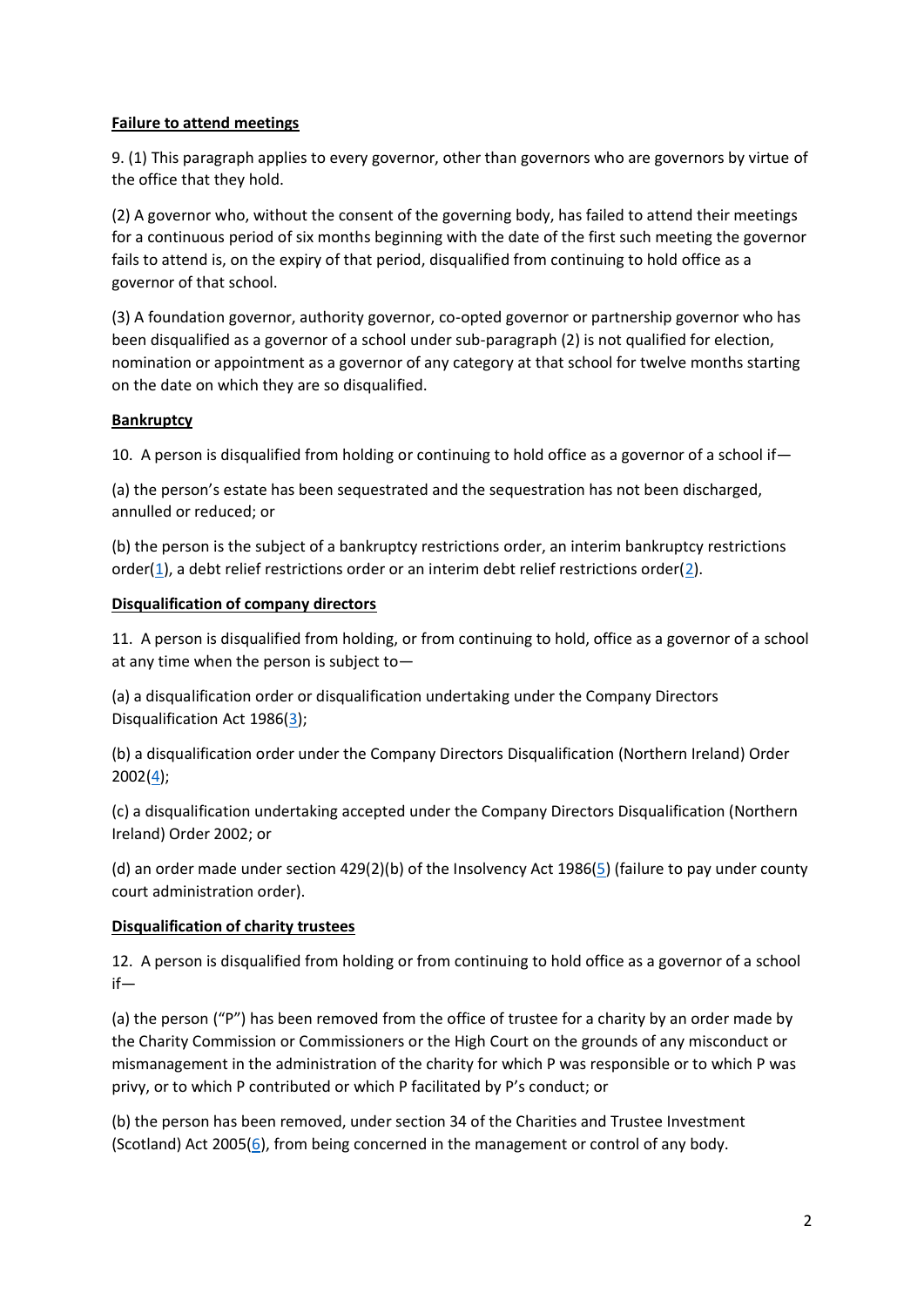### **Persons whose employment is prohibited or restricted**

13. A person is disqualified from holding or from continuing to hold office as a governor of a school at any time when the person is—

(a) included in the list kept under section 1 of the Protection of Children Act 1999[\(7\)](http://www.legislation.gov.uk/uksi/2012/1034/schedule/4/made#f00023) (list of those considered by the Secretary of State as unsuitable to work with children);

(b) subject to a direction of the Secretary of State under section 142 of EA 2002[\(8\)](http://www.legislation.gov.uk/uksi/2012/1034/schedule/4/made#f00024) (or any other disqualification, prohibition or restriction which takes effect as if contained in such a direction);

(c) barred from regulated activity relating to children in accordance with section 3(2) of the Safeguarding Vulnerable Groups Act 2006[\(9\)](http://www.legislation.gov.uk/uksi/2012/1034/schedule/4/made#f00025);

(d) disqualified from working with children under sections 28, 29 or 29A of the Criminal Justice and Court Services Act 2000[\(10\)](http://www.legislation.gov.uk/uksi/2012/1034/schedule/4/made#f00026);

(e) disqualified from registration under Part 2 of the Children and Families (Wales) Measure  $2010(11)$  $2010(11)$  for child minding or providing day care; or

(f) disqualified from registration under Part 3 of the Childcare Act 2006[\(12\)](http://www.legislation.gov.uk/uksi/2012/1034/schedule/4/made#f00028).

### **Criminal convictions**

14. (1) Subject to sub-paragraph (6) below, a person is disqualified from holding, or continuing to hold, office as a governor of a school where any of sub-paragraphs (2) to (4) or (6) below apply to the person.

(2) This sub-paragraph applies to a person ("P") if—

(a) within the period of five years ending with the date immediately preceding the date on which P's appointment or election as governor would otherwise have taken effect or, as the case may be, on which P would otherwise have become a governor by virtue of an office, or

(b) since P's appointment or election as governor or, as the case may be, since P became a governor by virtue of an office, P has been convicted, whether in the United Kingdom or elsewhere, of any offence and a sentence of imprisonment (whether suspended or not) has been imposed on P for a period of not less than three months without the option of a fine.

(3) This sub-paragraph applies to a person (" $Q$ ") if within the period of 20 years ending with the date immediately preceding the date on which Q's appointment or election as governor would otherwise have taken effect or, as the case may be, on which Q would otherwise have become a governor by virtue of an office, Q has been convicted of any offence and a sentence of imprisonment has been imposed on Q for a period of not less than two and a half years.

(4) This sub-paragraph applies to a person who has at any time been convicted as aforesaid of any offence and a sentence of imprisonment has been imposed on the person for a period of not less than five years.

(5) For the purposes of sub-paragraphs (2) to (4) above, any conviction by or before a court outside the United Kingdom of an offence which, if the facts giving rise to the offence had taken place in any part of the United Kingdom, would not have constituted an offence under the law in force in that part of the United Kingdom must be disregarded.